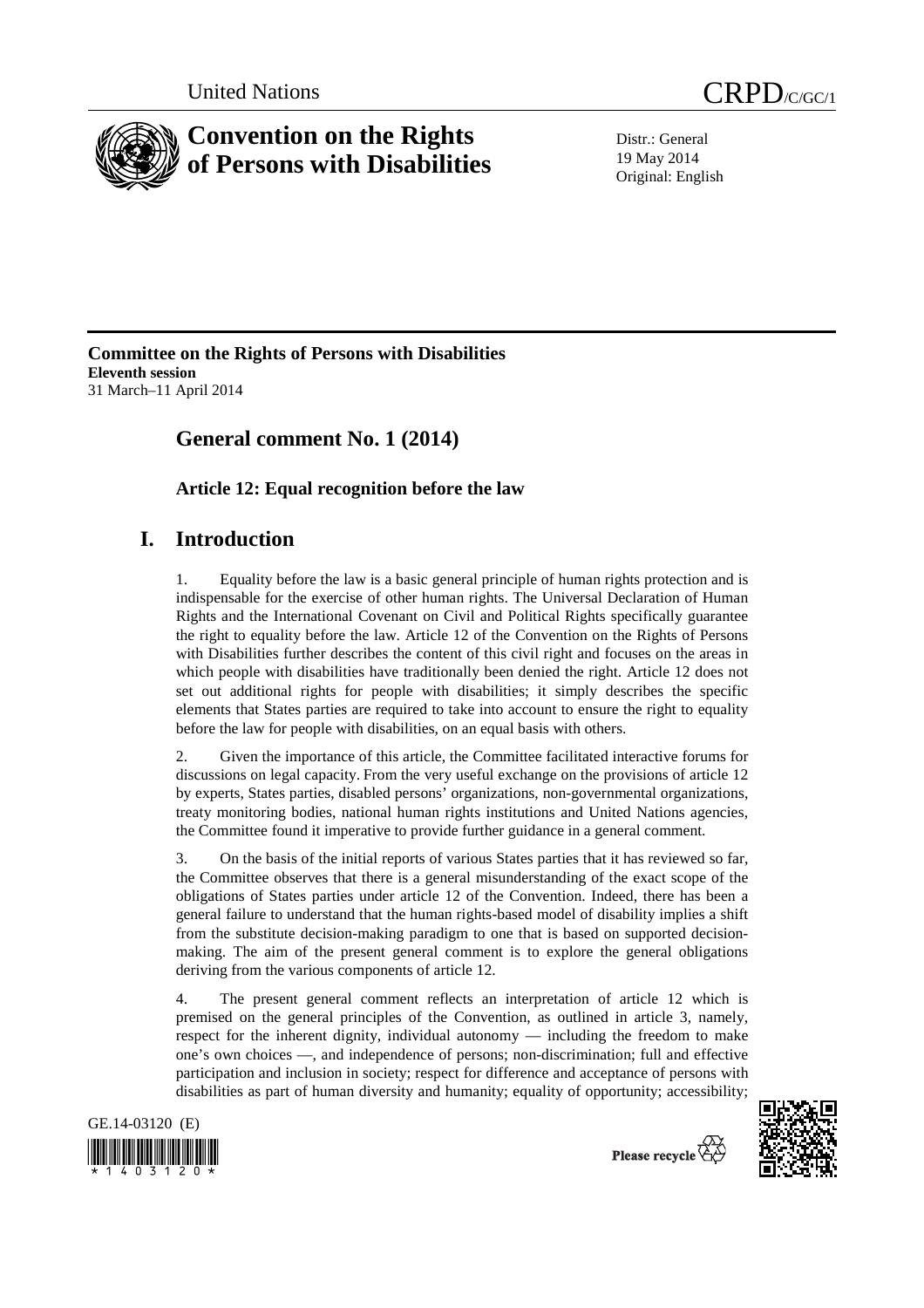equality between men and women; and respect for the evolving capacities of children with disabilities and respect for the right of children with disabilities to preserve their identities.

5. The Universal Declaration of Human Rights, the International Covenant on Civil and Political Rights and the Convention on the Rights of Persons with Disabilities each specify that the right to equal recognition before the law is operative "everywhere". In other words, there are no permissible circumstances under international human rights law in which a person may be deprived of the right to recognition as a person before the law, or in which this right may be limited. This is reinforced by article 4, paragraph 2, of the International Covenant on Civil and Political Rights, which allows no derogation from this right, even in times of public emergency. Although an equivalent prohibition on derogation from the right to equal recognition before the law is not specified in the Convention on the Rights of Persons with Disabilities, the provision in the International Covenant covers such protection by virtue of article 4, paragraph 4, of the Convention, which establishes that the provisions of the Convention on the Rights of Persons with Disabilities do not derogate from existing international law.

6. The right to equality before the law is also reflected in other core international and regional human rights treaties. Article 15 of the Convention on the Elimination of All Forms of Discrimination against Women guarantees women's equality before the law and requires the recognition of women's legal capacity on an equal basis with men, including with regard to concluding contracts, administering property and exercising their rights in the justice system. Article 3 of the African Charter on Human and Peoples' Rights provides for the right of every person to be equal before the law and to enjoy equal protection of the law. Article 3 of the American Convention on Human Rights enshrines the right to juridical personality and the right of every person to recognition as a person before the law.

7. States parties must holistically examine all areas of law to ensure that the right of persons with disabilities to legal capacity is not restricted on an unequal basis with others. Historically, persons with disabilities have been denied their right to legal capacity in many areas in a discriminatory manner under substitute decision-making regimes such as guardianship, conservatorship and mental health laws that permit forced treatment. These practices must be abolished in order to ensure that full legal capacity is restored to persons with disabilities on an equal basis with others.

8. Article 12 of the Convention affirms that all persons with disabilities have full legal capacity. Legal capacity has been prejudicially denied to many groups throughout history, including women (particularly upon marriage) and ethnic minorities. However, persons with disabilities remain the group whose legal capacity is most commonly denied in legal systems worldwide. The right to equal recognition before the law implies that legal capacity is a universal attribute inherent in all persons by virtue of their humanity and must be upheld for persons with disabilities on an equal basis with others. Legal capacity is indispensable for the exercise of civil, political, economic, social and cultural rights. It acquires a special significance for persons with disabilities when they have to make fundamental decisions regarding their health, education and work. The denial of legal capacity to persons with disabilities has, in many cases, led to their being deprived of many fundamental rights, including the right to vote, the right to marry and found a family, reproductive rights, parental rights, the right to give consent for intimate relationships and medical treatment, and the right to liberty.

9. All persons with disabilities, including those with physical, mental, intellectual or sensory impairments, can be affected by denial of legal capacity and substitute decisionmaking. However, persons with cognitive or psychosocial disabilities have been, and still are, disproportionately affected by substitute decision-making regimes and denial of legal capacity. The Committee reaffirms that a person's status as a person with a disability or the existence of an impairment (including a physical or sensory impairment) must never be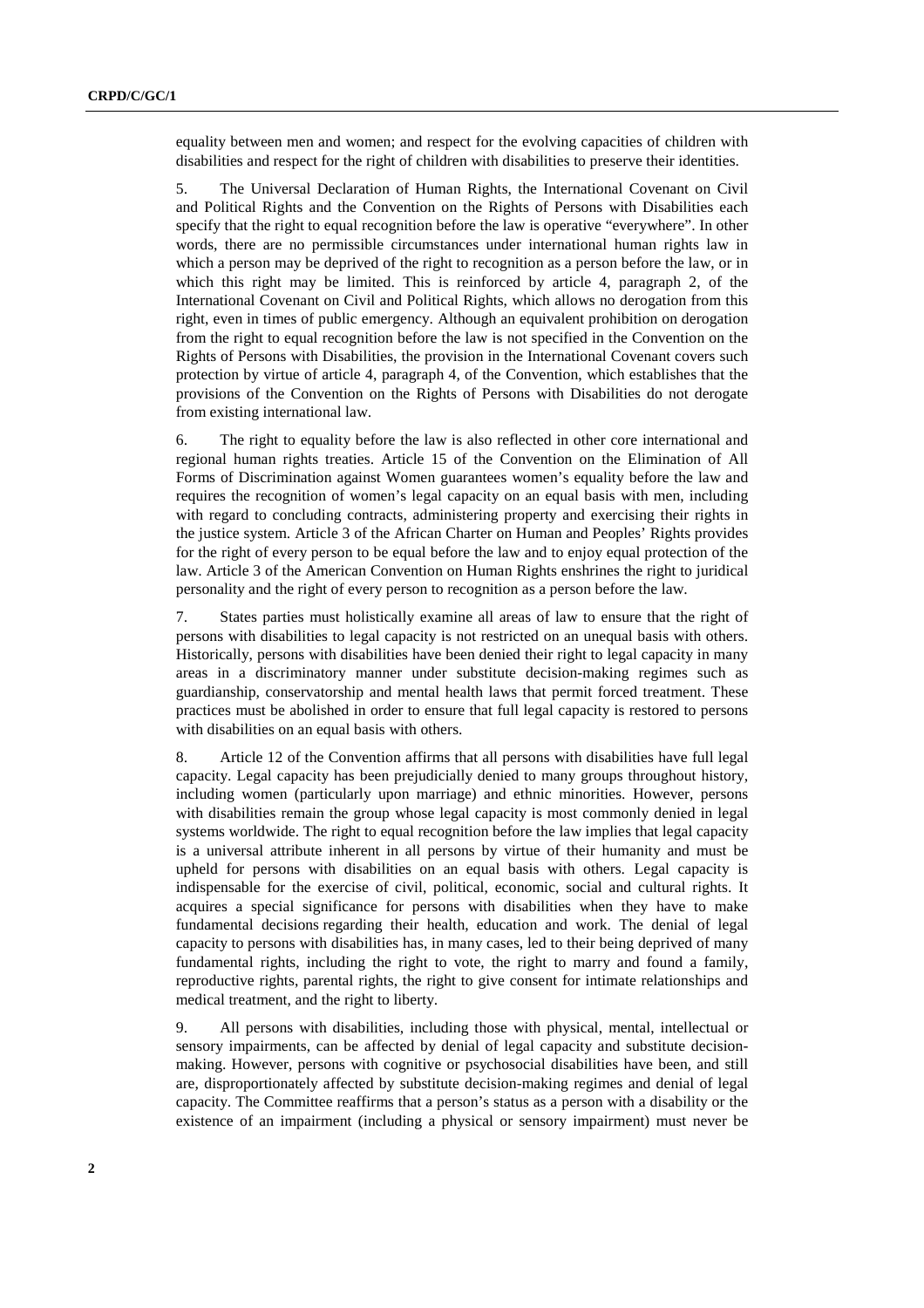grounds for denying legal capacity or any of the rights provided for in article 12. All practices that in purpose or effect violate article 12 must be abolished in order to ensure that full legal capacity is restored to persons with disabilities on an equal basis with others.

10. This general comment focuses primarily on the normative content of article 12 and the State obligations that emerge therefrom. The Committee will continue to carry out work in this area so as to provide further in-depth guidance on the rights and obligations deriving from article 12 in future concluding observations, general comments and other documents.

# **II. Normative content of article 12**

#### **Article 12, paragraph 1**

11. Article 12, paragraph 1, reaffirms the right of persons with disabilities to be recognized as persons before the law. This guarantees that every human being is respected as a person possessing legal personality, which is a prerequisite for the recognition of a person's legal capacity.

#### **Article 12, paragraph 2**

12. Article 12, paragraph 2, recognizes that persons with disabilities enjoy legal capacity on an equal basis with others in all areas of life. Legal capacity includes the capacity to be both a holder of rights and an actor under the law. Legal capacity to be a holder of rights entitles a person to full protection of his or her rights by the legal system. Legal capacity to act under the law recognizes that person as an agent with the power to engage in transactions and create, modify or end legal relationships. The right to recognition as a legal agent is provided for in article 12, paragraph 5, of the Convention, which outlines the duty of States parties to "take all appropriate and effective measures to ensure the equal right of persons with disabilities to own or inherit property, to control their own financial affairs and to have equal access to bank loans, mortgages and other forms of financial credit, and … ensure that persons with disabilities are not arbitrarily deprived of their property".

13. Legal capacity and mental capacity are distinct concepts. Legal capacity is the ability to hold rights and duties (legal standing) and to exercise those rights and duties (legal agency). It is the key to accessing meaningful participation in society. Mental capacity refers to the decision-making skills of a person, which naturally vary from one person to another and may be different for a given person depending on many factors, including environmental and social factors. Legal instruments such as the Universal Declaration of Human Rights (art. 6), the International Covenant on Civil and Political Rights (art. 16) and the Convention on the Elimination of All Forms of Discrimination Against Women (art. 15) do not specify the distinction between mental and legal capacity. Article 12 of the Convention on the Rights of Persons with Disabilities, however, makes it clear that "unsoundedness of mind" and other discriminatory labels are not legitimate reasons for the denial of legal capacity (both legal standing and legal agency). Under article 12 of the Convention, perceived or actual deficits in mental capacity must not be used as justification for denying legal capacity.

14. Legal capacity is an inherent right accorded to all people, including persons with disabilities. As noted above, it consists of two strands. The first is legal standing to hold rights and to be recognized as a legal person before the law. This may include, for example, having a birth certificate, seeking medical assistance, registering to be on the electoral role or applying for a passport. The second is legal agency to act on those rights and to have those actions recognized by the law. It is this component that is frequently denied or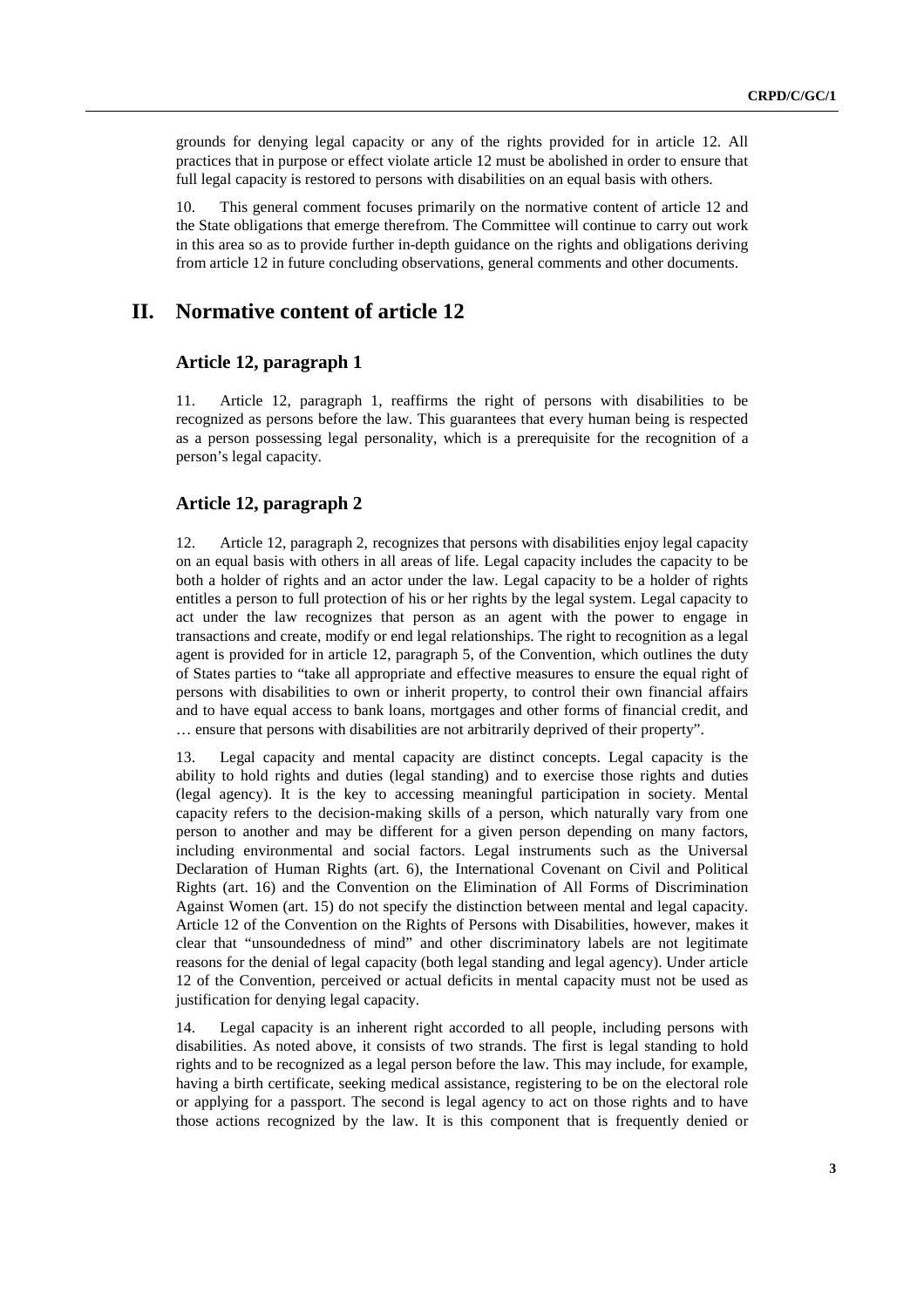diminished for persons with disabilities. For example, laws may allow persons with disabilities to own property, but may not always respect the actions taken by them in terms of buying and selling property. Legal capacity means that all people, including persons with disabilities, have legal standing and legal agency simply by virtue of being human. Therefore, both strands of legal capacity must be recognized for the right to legal capacity to be fulfilled; they cannot be separated. The concept of mental capacity is highly controversial in and of itself. Mental capacity is not, as is commonly presented, an objective, scientific and naturally occurring phenomenon. Mental capacity is contingent on social and political contexts, as are the disciplines, professions and practices which play a dominant role in assessing mental capacity.

15. In most of the State party reports that the Committee has examined so far, the concepts of mental and legal capacity have been conflated so that where a person is considered to have impaired decision-making skills, often because of a cognitive or psychosocial disability, his or her legal capacity to make a particular decision is consequently removed. This is decided simply on the basis of the diagnosis of an impairment (status approach), or where a person makes a decision that is considered to have negative consequences (outcome approach), or where a person's decision-making skills are considered to be deficient (functional approach). The functional approach attempts to assess mental capacity and deny legal capacity accordingly. It is often based on whether a person can understand the nature and consequences of a decision and/or whether he or she can use or weigh the relevant information. This approach is flawed for two key reasons: (a) it is discriminatorily applied to people with disabilities; and (b) it presumes to be able to accurately assess the inner-workings of the human mind and, when the person does not pass the assessment, it then denies him or her a core human right — the right to equal recognition before the law. In all of those approaches, a person's disability and/or decisionmaking skills are taken as legitimate grounds for denying his or her legal capacity and lowering his or her status as a person before the law. Article 12 does not permit such discriminatory denial of legal capacity, but, rather, requires that support be provided in the exercise of legal capacity.

### **Article 12, paragraph 3**

16. Article 12, paragraph 3, recognizes that States parties have an obligation to provide persons with disabilities with access to support in the exercise of their legal capacity. States parties must refrain from denying persons with disabilities their legal capacity and must, rather, provide persons with disabilities access to the support necessary to enable them to make decisions that have legal effect.

17. Support in the exercise of legal capacity must respect the rights, will and preferences of persons with disabilities and should never amount to substitute decision-making. Article 12, paragraph 3, does not specify what form the support should take. "Support" is a broad term that encompasses both informal and formal support arrangements, of varying types and intensity. For example, persons with disabilities may choose one or more trusted support persons to assist them in exercising their legal capacity for certain types of decisions, or may call on other forms of support, such as peer support, advocacy (including self-advocacy support), or assistance with communication. Support to persons with disabilities in the exercise of their legal capacity might include measures relating to universal design and accessibility — for example, requiring private and public actors, such as banks and financial institutions, to provide information in an understandable format or to provide professional sign language interpretation — in order to enable persons with disabilities to perform the legal acts required to open a bank account, conclude contracts or conduct other social transactions. Support can also constitute the development and recognition of diverse, non-conventional methods of communication, especially for those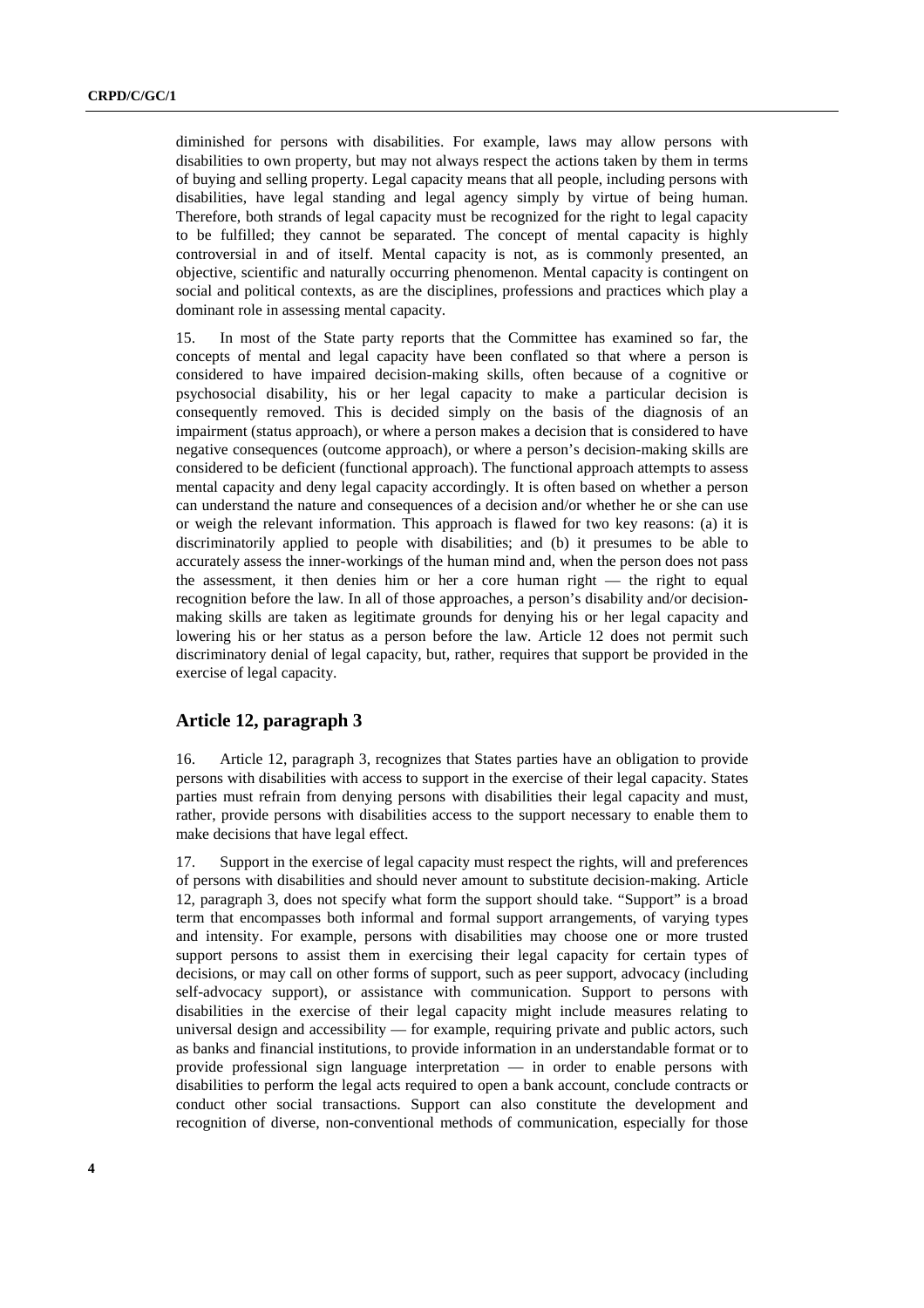who use non-verbal forms of communication to express their will and preferences. For many persons with disabilities, the ability to plan in advance is an important form of support, whereby they can state their will and preferences which should be followed at a time when they may not be in a position to communicate their wishes to others. All persons with disabilities have the right to engage in advance planning and should be given the opportunity to do so on an equal basis with others. States parties can provide various forms of advance planning mechanisms to accommodate various preferences, but all the options should be non-discriminatory. Support should be provided to a person, where desired, to complete an advance planning process. The point at which an advance directive enters into force (and ceases to have effect) should be decided by the person and included in the text of the directive; it should not be based on an assessment that the person lacks mental capacity.

18. The type and intensity of support to be provided will vary significantly from one person to another owing to the diversity of persons with disabilities. This is in accordance with article 3 (d), which sets out "respect for difference and acceptance of persons with disabilities as part of human diversity and humanity" as a general principle of the Convention. At all times, including in crisis situations, the individual autonomy and capacity of persons with disabilities to make decisions must be respected.

19. Some persons with disabilities only seek recognition of their right to legal capacity on an equal basis with others, as provided for in article 12, paragraph 2, of the Convention, and may not wish to exercise their right to support, as provided for in article 12, paragraph 3.

## **Article 12, paragraph 4**

20. Article 12, paragraph 4, outlines the safeguards that must be present in a system of support in the exercise of legal capacity. Article 12, paragraph 4, must be read in conjunction with the rest of article 12 and the whole Convention. It requires States parties to create appropriate and effective safeguards for the exercise of legal capacity. The primary purpose of these safeguards must be to ensure the respect of the person's rights, will and preferences. In order to accomplish this, the safeguards must provide protection from abuse on an equal basis with others.

21. Where, after significant efforts have been made, it is not practicable to determine the will and preferences of an individual, the "best interpretation of will and preferences" must replace the "best interests" determinations. This respects the rights, will and preferences of the individual, in accordance with article 12, paragraph 4. The "best interests" principle is not a safeguard which complies with article 12 in relation to adults. The "will and preferences" paradigm must replace the "best interests" paradigm to ensure that persons with disabilities enjoy the right to legal capacity on an equal basis with others.

22. All people risk being subject to "undue influence", yet this may be exacerbated for those who rely on the support of others to make decisions. Undue influence is characterized as occurring, where the quality of the interaction between the support person and the person being supported includes signs of fear, aggression, threat, deception or manipulation. Safeguards for the exercise of legal capacity must include protection against undue influence; however, the protection must respect the rights, will and preferences of the person, including the right to take risks and make mistakes.

## **Article 12, paragraph 5**

23. Article 12, paragraph 5, requires States parties to take measures, including legislative, administrative, judicial and other practical measures, to ensure the rights of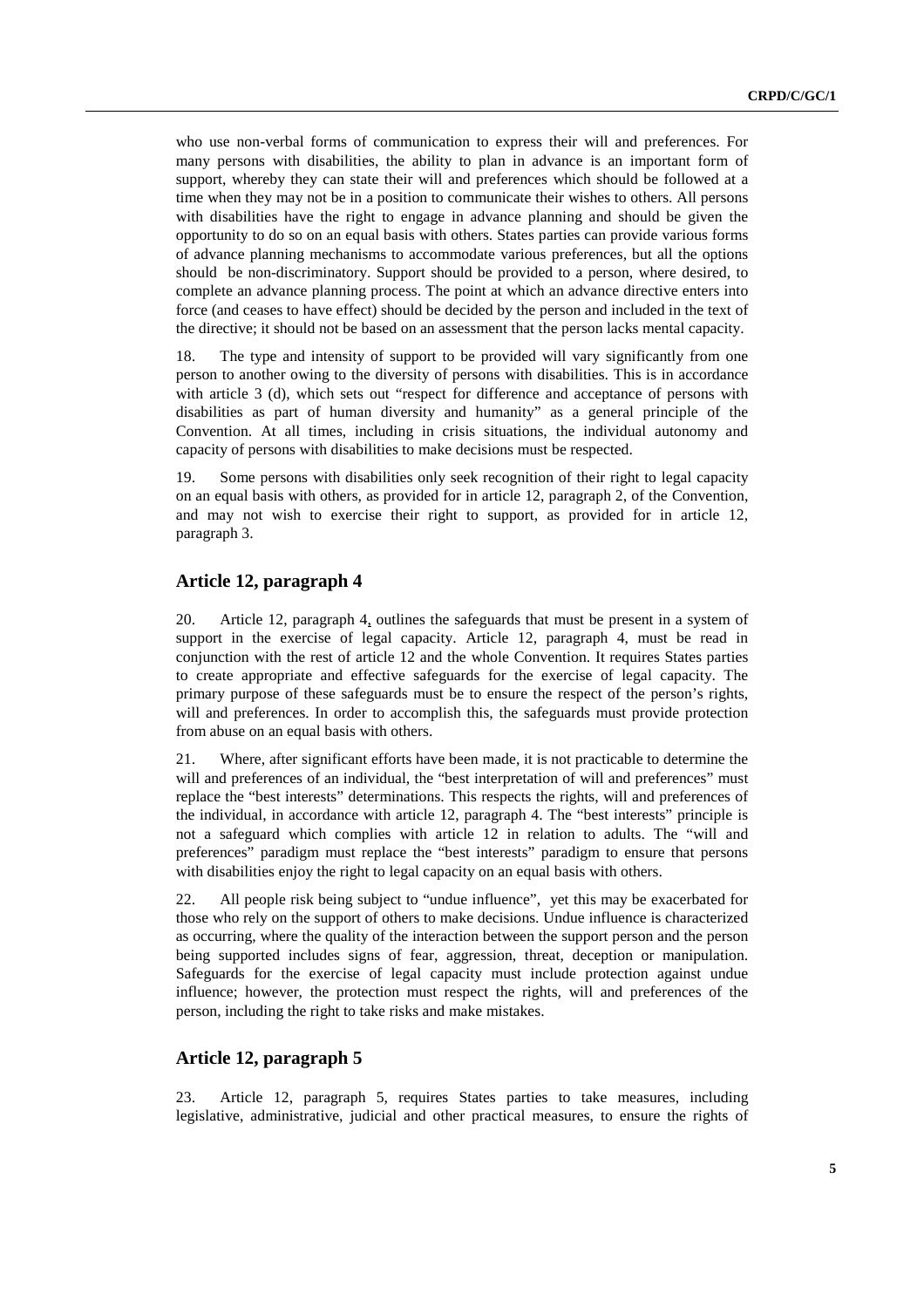persons with disabilities with respect to financial and economic affairs, on an equal basis with others. Access to finance and property has traditionally been denied to persons with disabilities based on the medical model of disability. That approach of denying persons with disabilities legal capacity for financial matters must be replaced with support to exercise legal capacity, in accordance with article 12, paragraph 3. In the same way as gender may not be used as the basis for discrimination in the areas of finance and property.<sup>1</sup> neither may disability.

# **III. Obligations of States parties**

24. States parties have an obligation to respect, protect and fulfil the right of all persons with disabilities to equal recognition before the law. In this regard, States parties should refrain from any action that deprives persons with disabilities of the right to equal recognition before the law. States parties should take action to prevent non-State actors and private persons from interfering with the ability of persons with disabilities to realize and enjoy their human rights, including the right to legal capacity. One of the aims of support in the exercise of legal capacity is to build the confidence and skills of persons with disabilities so that they can exercise their legal capacity with less support in the future, if they so wish. States parties have an obligation to provide training for persons receiving support so that they can decide when less support is needed or when they no longer require support in the exercise of their legal capacity.

25. In order to fully recognize "universal legal capacity", whereby all persons, regardless of disability or decision-making skills, inherently possess legal capacity, States parties must abolish denials of legal capacity that are discriminatory on the basis of disability in purpose or effect. $2$ 

26. In its concluding observations on States parties' initial reports, in relation to article 12, the Committee on the Rights of Persons with Disabilities has repeatedly stated that States parties must "review the laws allowing for guardianship and trusteeship, and take action to develop laws and policies to replace regimes of substitute decision-making by supported decision-making, which respects the person's autonomy, will and preferences".

27. Substitute decision-making regimes can take many different forms, including plenary guardianship, judicial interdiction and partial guardianship. However, these regimes have certain common characteristics: they can be defined as systems where (i) legal capacity is removed from a person, even if this is in respect of a single decision; (ii) a substitute decision-maker can be appointed by someone other than the person concerned, and this can be done against his or her will; and (iii) any decision made by a substitute decision-maker is based on what is believed to be in the objective "best interests" of the person concerned, as opposed to being based on the person's own will and preferences.

28. States parties' obligation to replace substitute decision-making regimes by supported decision-making requires both the abolition of substitute decision-making regimes and the development of supported decision-making alternatives. The development of supported decision-making systems in parallel with the maintenance of substitute decision-making regimes is not sufficient to comply with article 12 of the Convention.

29. A supported decision-making regime comprises various support options which give primacy to a person's will and preferences and respect human rights norms. It should provide protection for all rights, including those related to autonomy (right to legal

<sup>&</sup>lt;sup>1</sup> See the Convention on the Elimination of All Forms of Discrimination against Women, art. 13 (b). <sup>2</sup> See the Convention on the Rights of Persons with Disabilities, art. 2, in conjunction with art. 5.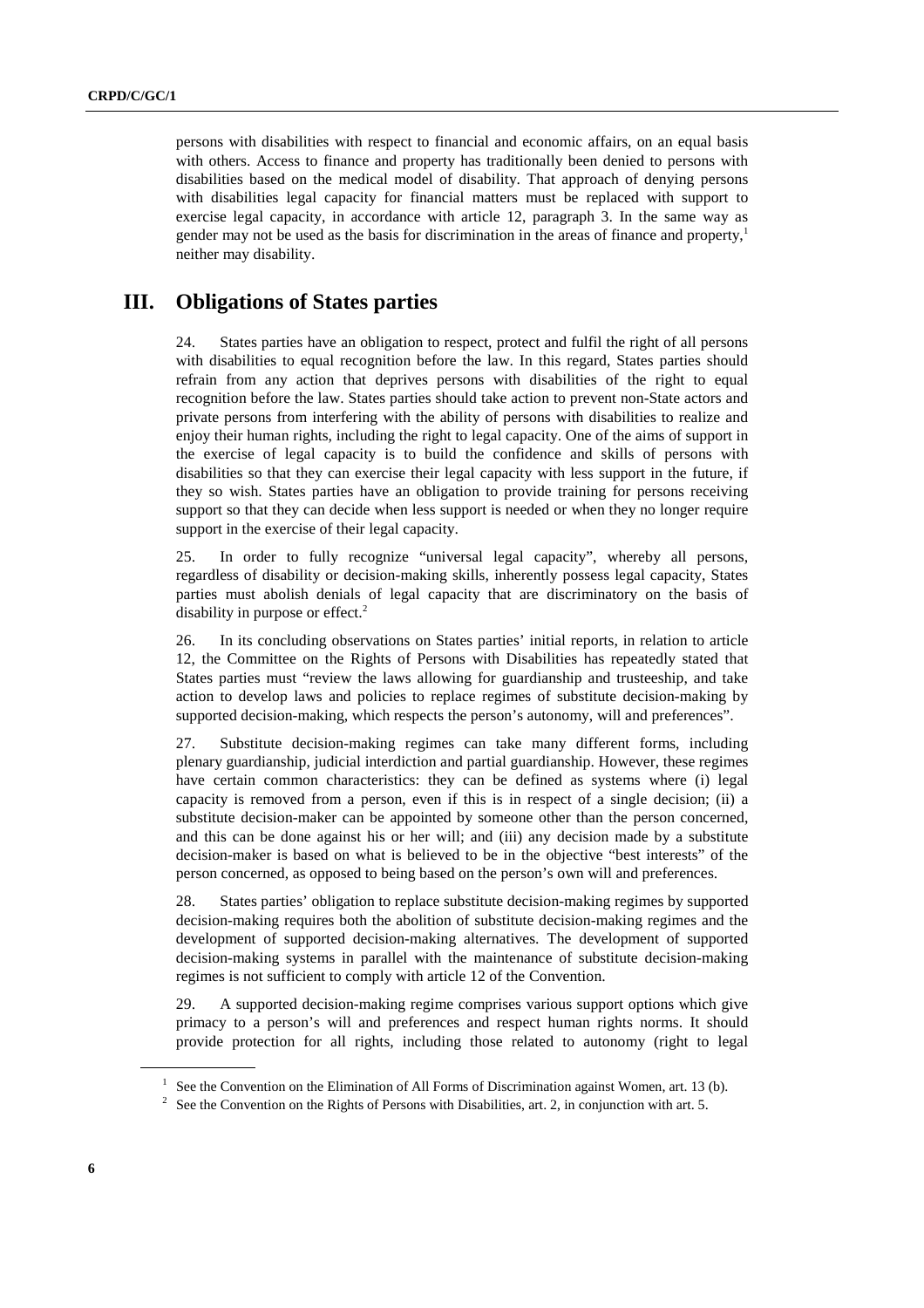capacity, right to equal recognition before the law, right to choose where to live, etc.) and rights related to freedom from abuse and ill-treatment (right to life, right to physical integrity, etc.). Furthermore, systems of supported decision-making should not overregulate the lives of persons with disabilities. While supported decision-making regimes can take many forms, they should all incorporate certain key provisions to ensure compliance with article 12 of the Convention, including the following:

(a) Supported decision-making must be available to all. A person's level of support needs, especially where these are high, should not be a barrier to obtaining support in decision-making;

(b) All forms of support in the exercise of legal capacity, including more intensive forms of support, must be based on the will and preference of the person, not on what is perceived as being in his or her objective best interests;

(c) A person's mode of communication must not be a barrier to obtaining support in decision-making, even where this communication is non-conventional, or understood by very few people;

(d) Legal recognition of the support person(s) formally chosen by a person must be available and accessible, and States have an obligation to facilitate the creation of support, particularly for people who are isolated and may not have access to naturally occurring support in the community. This must include a mechanism for third parties to verify the identity of a support person as well as a mechanism for third parties to challenge the action of a support person if they believe that the support person is not acting in accordance with the will and preferences of the person concerned;

(e) In order to comply with the requirement, set out in article 12, paragraph 3, of the Convention, for States parties to take measures to "provide access" to the support required, States parties must ensure that support is available at nominal or no cost to persons with disabilities and that lack of financial resources is not a barrier to accessing support in the exercise of legal capacity;

(f) Support in decision-making must not be used as justification for limiting other fundamental rights of persons with disabilities, especially the right to vote, the right to marry, or establish a civil partnership, and found a family, reproductive rights, parental rights, the right to give consent for intimate relationships and medical treatment, and the right to liberty;

(g) The person must have the right to refuse support and terminate or change the support relationship at any time;

(h) Safeguards must be set up for all processes relating to legal capacity and support in exercising legal capacity. The goal of safeguards is to ensure that the person's will and preferences are respected.

(i) The provision of support to exercise legal capacity should not hinge on mental capacity assessments; new, non-discriminatory indicators of support needs are required in the provision of support to exercise legal capacity.

30. The right to equality before the law has long been recognized as a civil and political right, with roots in the International Covenant on Civil and Political Rights. Civil and political rights attach at the moment of ratification and States parties are required to take steps to immediately realize those rights. As such, the rights provided for in article 12 apply at the moment of ratification and are subject to immediate realization. The State obligation, provided for in article 12, paragraph 3, to provide access to support in the exercise of legal capacity is an obligation for the fulfilment of the civil and political right to equal recognition before the law. "Progressive realization" (art. 4, para. 2) does not apply to the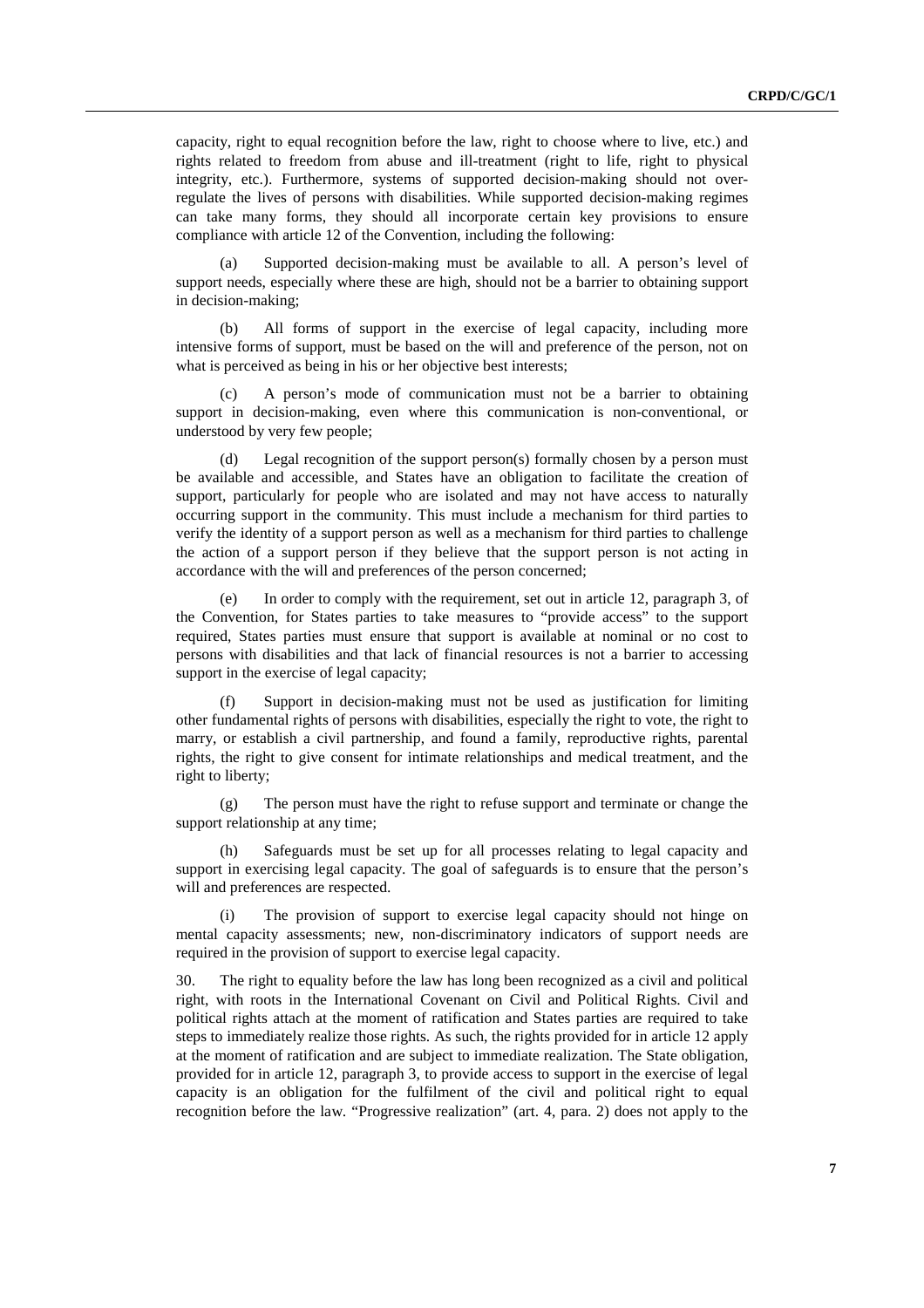provisions of article 12. Upon ratifying the Convention, States parties must immediately begin taking steps towards the realization of the rights provided for in article 12. Those steps must be deliberate, well-planned and include consultation with and meaningful participation of people with disabilities and their organizations.

# **IV. Relationship with other provisions of the Convention**

31. Recognition of legal capacity is inextricably linked to the enjoyment of many other human rights provided for in the Convention on the Rights of Persons with Disabilities, including, but not limited to, the right to access justice (art. 13); the right to be free from involuntary detention in a mental health facility and not to be forced to undergo mental health treatment (art. 14); the right to respect for one's physical and mental integrity (art. 17); the right to liberty of movement and nationality (art. 18); the right to choose where and with whom to live (art. 19); the right to freedom of expression (art. 21); the right to marry and found a family (art. 23); the right to consent to medical treatment (art. 25); and the right to vote and stand for election (art. 29). Without recognition of the person as a person before the law, the ability to assert, exercise and enforce those rights, and many other rights provided for in the Convention, is significantly compromised.

### **Article 5: Equality and non-discrimination**

32. To achieve equal recognition before the law, legal capacity must not be denied discriminatorily. Article 5 of the Convention guarantees equality for all persons under and before the law and the right to equal protection of the law. It expressly prohibits all discrimination on the basis of disability. Discrimination on the basis of disability is defined in article 2 of the Convention as "any distinction, exclusion or restriction on the basis of disability which has the purpose or effect of impairing or nullifying the recognition, enjoyment or exercise, on an equal basis with others, of all human rights and fundamental freedoms". Denial of legal capacity having the purpose or effect of interfering with the right of persons with disabilities to equal recognition before the law is a violation of articles 5 and 12 of the Convention. States have the ability to restrict the legal capacity of a person based on certain circumstances, such as bankruptcy or criminal conviction. However, the right to equal recognition before the law and freedom from discrimination requires that when the State denies legal capacity, it must be on the same basis for all persons. Denial of legal capacity must not be based on a personal trait such as gender, race, or disability, or have the purpose or effect of treating the person differently.

33. Freedom from discrimination in the recognition of legal capacity restores autonomy and respects the human dignity of the person in accordance with the principles enshrined in article 3 (a) of the Convention. Freedom to make one's own choices most often requires legal capacity. Independence and autonomy include the power to have one's decisions legally respected. The need for support and reasonable accommodation in making decisions shall not be used to question a person's legal capacity. Respect for difference and acceptance of persons with disabilities as part of human diversity and humanity (art. 3 (d)) is incompatible with granting legal capacity on an assimilationist basis.

34. Non-discrimination includes the right to reasonable accommodation in the exercise of legal capacity (art. 5, para. 3). Reasonable accommodation is defined in article 2 of the Convention as "necessary and appropriate modification and adjustments not imposing a disproportionate or undue burden, where needed in a particular case, to ensure to persons with disabilities the enjoyment or exercise on an equal basis with others of all human rights and fundamental freedoms". The right to reasonable accommodation in the exercise of legal capacity is separate from, and complementary to, the right to support in the exercise of legal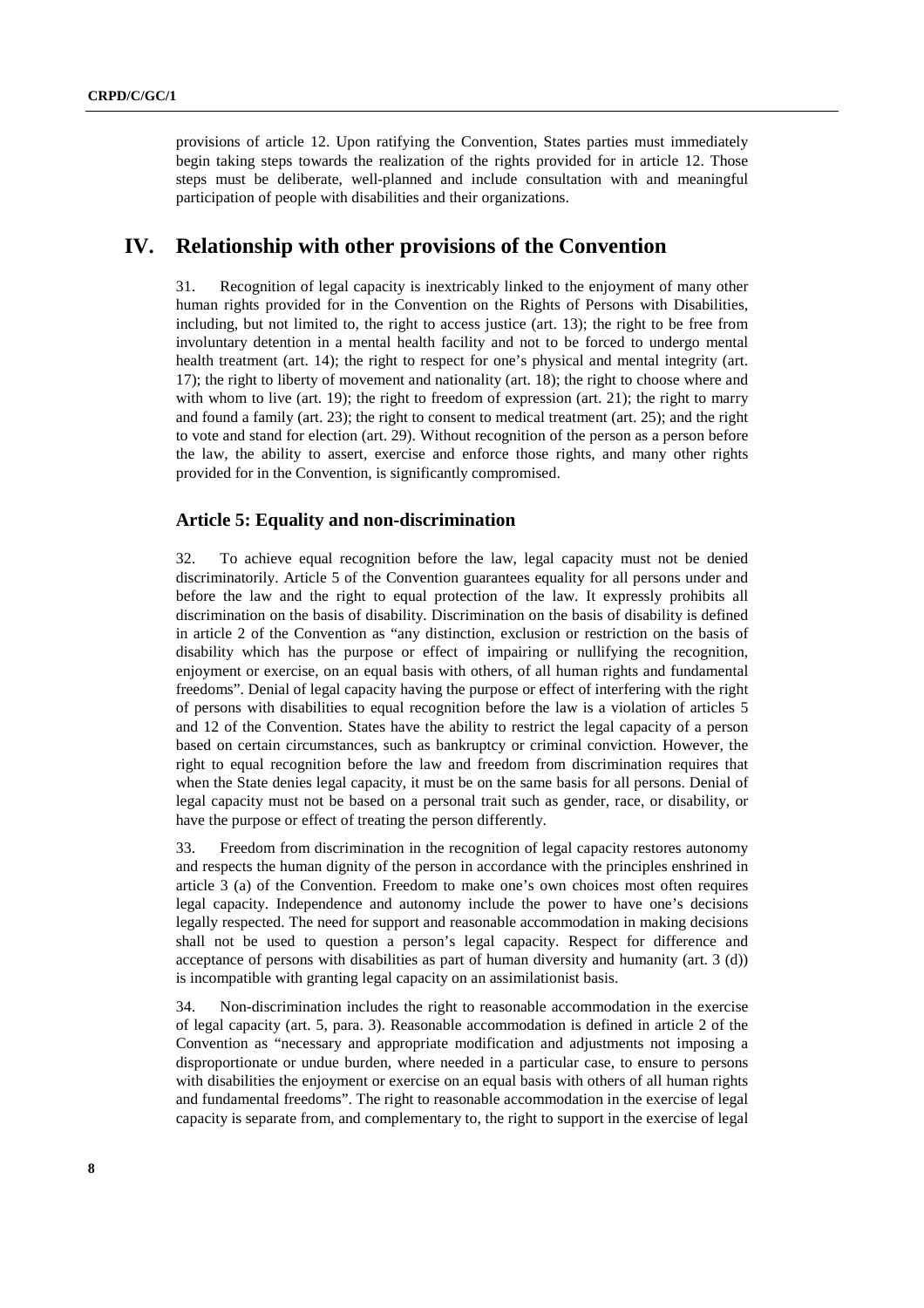capacity. States parties are required to make any necessary modifications or adjustments to allow persons with disabilities to exercise their legal capacity, unless it is a disproportionate or undue burden. Such modifications or adjustments may include, but are not limited to, access to essential buildings such as courts, banks, social benefit offices and voting venues; accessible information regarding decisions which have legal effect; and personal assistance. The right to support in the exercise of legal capacity shall not be limited by the claim of disproportionate or undue burden. The State has an absolute obligation to provide access to support in the exercise of legal capacity.

#### **Article 6: Women with disabilities**

35. Article 15 of the Convention on the Elimination of All Forms of Discrimination against Women provides for women's legal capacity on an equal basis with men, thereby acknowledging that recognition of legal capacity is integral to equal recognition before the law: "States parties shall accord to women, in civil matters, a legal capacity identical to that of men and the same opportunities to exercise that capacity. In particular, they shall give women equal rights to conclude contracts and to administer property and shall treat them equally in all stages of procedure in courts and tribunals" (para. 2). This provision applies to all women, including women with disabilities. The Convention on the Rights of Persons with Disabilities recognizes that women with disabilities may be subject to multiple and intersectional forms of discrimination based on gender and disability. For example, women with disabilities are subjected to high rates of forced sterilization, and are often denied control of their reproductive health and decision-making, the assumption being that they are not capable of consenting to sex. Certain jurisdictions also have higher rates of imposing substitute decision-makers on women than on men. Therefore, it is particularly important to reaffirm that the legal capacity of women with disabilities should be recognized on an equal basis with others.

#### **Article 7: Children with disabilities**

36. While article 12 of the Convention protects equality before the law for all persons, regardless of age, article 7 of the Convention recognizes the developing capacities of children and requires that "in all actions concerning children with disabilities, the best interests of the child … be a primary consideration" (para. 2) and that "their views [be] given due weight in accordance with their age and maturity" (para. 3). To comply with article 12, States parties must examine their laws to ensure that the will and preferences of children with disabilities are respected on an equal basis with other children.

#### **Article 9: Accessibility**

37. The rights provided for in article 12 are closely tied to State obligations relating to accessibility (art. 9) because the right to equal recognition before the law is necessary to enable persons with disabilities to live independently and participate fully in all aspects of life. Article 9 requires the identification and elimination of barriers to facilities or services open or provided to the public. Lack of accessibility to information and communication and inaccessible services may constitute barriers to the realization of legal capacity for some persons with disabilities, in practice. Therefore, States parties must make all procedures for the exercise of legal capacity, and all information and communication pertaining to it, fully accessible. States parties must review their laws and practices to ensure that the right to legal capacity and accessibility are being realized.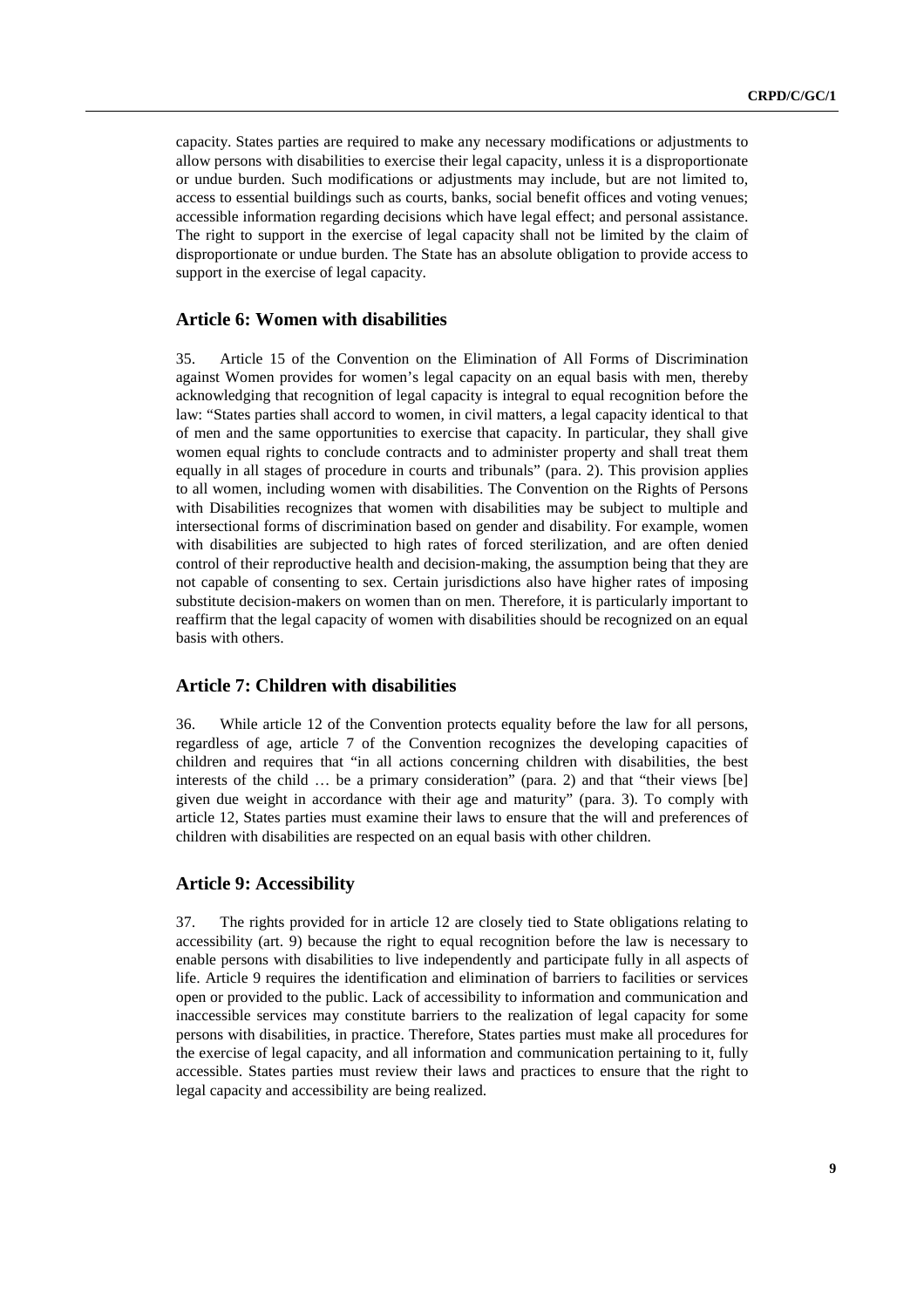#### **Article 13: Access to justice**

38. States parties have an obligation to ensure that persons with disabilities have access to justice on an equal basis with others. The recognition of the right to legal capacity is essential for access to justice in many respects. In order to seek enforcement of their rights and obligations on an equal basis with others, persons with disabilities must be recognized as persons before the law with equal standing in courts and tribunals. States parties must also ensure that persons with disabilities have access to legal representation on an equal basis with others. This has been identified as a problem in many jurisdictions and must be remedied, including by ensuring that persons who experience interference with their right to legal capacity have the opportunity to challenge such interference — on their own behalf or with legal representation — and to defend their rights in court. Persons with disabilities have often been excluded from key roles in the justice system as lawyers, judges, witnesses or members of a jury.

39. Police officers, social workers and other first responders must be trained to recognize persons with disabilities as full persons before the law and to give the same weight to complaints and statements from persons with disabilities as they would to nondisabled persons. This entails training and awareness-raising in these important professions. Persons with disabilities must also be granted legal capacity to testify on an equal basis with others. Article 12 of the Convention guarantees support in the exercise of legal capacity, including the capacity to testify in judicial, administrative and other legal proceedings. Such support could take various forms, including recognition of diverse communication methods, allowing video testimony in certain situations, procedural accommodation, the provision of professional sign language interpretation and other assistive methods. The judiciary must also be trained and made aware of their obligation to respect the legal capacity of persons with disabilities, including legal agency and standing.

#### **Articles 14 and 25: Liberty, security and consent**

40. Respecting the right to legal capacity of persons with disabilities on an equal basis with others includes respecting the right of persons with disabilities to liberty and security of the person. The denial of the legal capacity of persons with disabilities and their detention in institutions against their will, either without their consent or with the consent of a substitute decision-maker, is an ongoing problem. This practice constitutes arbitrary deprivation of liberty and violates articles 12 and 14 of the Convention. States parties must refrain from such practices and establish a mechanism to review cases whereby persons with disabilities have been placed in a residential setting without their specific consent.

41. The right to enjoyment of the highest attainable standard of health (art. 25) includes the right to health care on the basis of free and informed consent. States parties have an obligation to require all health and medical professionals (including psychiatric professionals) to obtain the free and informed consent of persons with disabilities prior to any treatment. In conjunction with the right to legal capacity on an equal basis with others, States parties have an obligation not to permit substitute decision-makers to provide consent on behalf of persons with disabilities. All health and medical personnel should ensure appropriate consultation that directly engages the person with disabilities. They should also ensure, to the best of their ability, that assistants or support persons do not substitute or have undue influence over the decisions of persons with disabilities.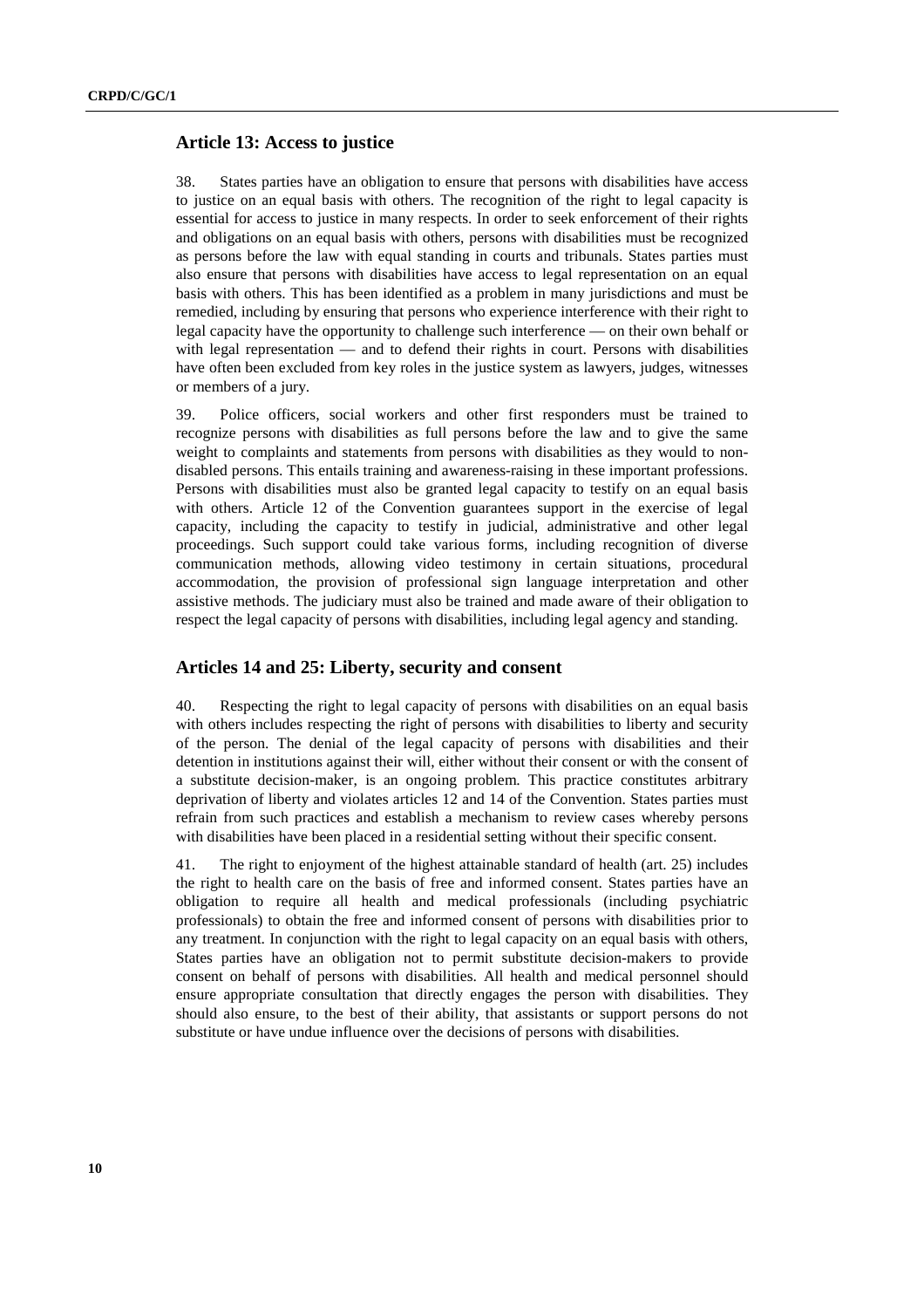## **Articles 15, 16 and 17: Respect for personal integrity and freedom from torture, violence, exploitation and abuse**

42. As has been stated by the Committee in several concluding observations, forced treatment by psychiatric and other health and medical professionals is a violation of the right to equal recognition before the law and an infringement of the rights to personal integrity (art. 17); freedom from torture (art. 15); and freedom from violence, exploitation and abuse (art. 16). This practice denies the legal capacity of a person to choose medical treatment and is therefore a violation of article 12 of the Convention. States parties must, instead, respect the legal capacity of persons with disabilities to make decisions at all times, including in crisis situations; must ensure that accurate and accessible information is provided about service options and that non-medical approaches are made available; and must provide access to independent support. States parties have an obligation to provide access to support for decisions regarding psychiatric and other medical treatment. Forced treatment is a particular problem for persons with psychosocial, intellectual and other cognitive disabilities. States parties must abolish policies and legislative provisions that allow or perpetrate forced treatment, as it is an ongoing violation found in mental health laws across the globe, despite empirical evidence indicating its lack of effectiveness and the views of people using mental health systems who have experienced deep pain and trauma as a result of forced treatment. The Committee recommends that States parties ensure that decisions relating to a person's physical or mental integrity can only be taken with the free and informed consent of the person concerned.

## **Article 18: Nationality**

43. Persons with disabilities have the right to a name and registration of their birth as part of the right to recognition everywhere as a person before the law (art. 18, para. 2). States parties must take the necessary measures to ensure that children with disabilities are registered at birth. This right is provided for in the Convention on the Rights of the Child (art. 7); however, children with disabilities are disproportionately likely not to be registered as compared with other children. This not only denies them citizenship, but often also denies them access to health care and education, and can even lead to their death. Since there is no official record of their existence, their death may occur with relative impunity.

#### **Article 19: Living independently and being included in the community**

44. To fully realize the rights provided for in article 12, it is imperative that persons with disabilities have opportunities to develop and express their will and preferences, in order to exercise their legal capacity on an equal basis with others. This means that persons with disabilities must have the opportunity to live independently in the community and to make choices and to have control over their everyday lives, on an equal basis with others, as provided for in article 19.

45. Interpreting article 12, paragraph 3, in the light of the right to live in the community (art. 19) means that support in the exercise of legal capacity should be provided through a community-based approach. States parties must recognize that communities are assets and partners in the process of learning what types of support are needed in the exercise of legal capacity, including raising awareness about different support options. States parties must recognize the social networks and naturally occurring community support (including friends, family and schools) of persons with disabilities as key to supported decisionmaking. This is consistent with the Convention's emphasis on the full inclusion and participation of persons with disabilities in the community.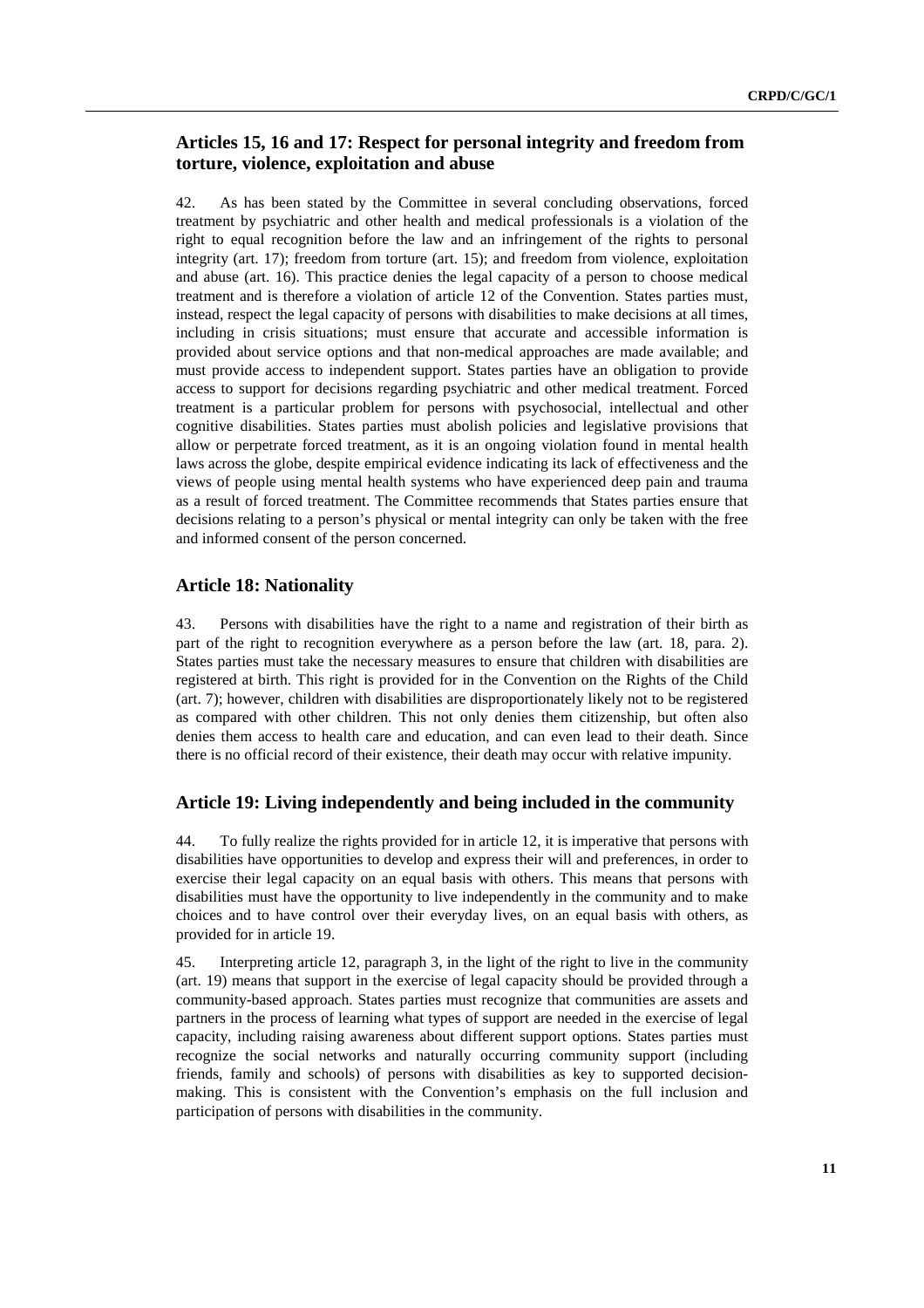46. The segregation of persons with disabilities in institutions continues to be a pervasive and insidious problem that violates a number of the rights guaranteed under the Convention. The problem is exacerbated by the widespread denial of legal capacity to persons with disabilities, which allows others to consent to their placement in institutional settings. The directors of institutions are also commonly vested with the legal capacity of the persons residing therein. This places all power and control over the person in the hands of the institution. In order to comply with the Convention and respect the human rights of persons with disabilities, deinstitutionalization must be achieved and legal capacity must be restored to all persons with disabilities, who must be able to choose where and with whom to live (art. 19). A person's choice of where and with whom to live should not affect his or her right to access support in the exercise of his or her legal capacity.

#### **Article 22: Privacy**

47. Substitute decision-making regimes, in addition to being incompatible with article 12 of the Convention, also potentially violate the right to privacy of persons with disabilities, as substitute decision-makers usually gain access to a wide range of personal and other information regarding the person. In establishing supported decision-making systems, States parties must ensure that those providing support in the exercise of legal capacity fully respect the right to privacy of persons with disabilities.

## **Article 29: Political participation**

48. Denial or restriction of legal capacity has been used to deny political participation, especially the right to vote, to certain persons with disabilities. In order to fully realize the equal recognition of legal capacity in all aspects of life, it is important to recognize the legal capacity of persons with disabilities in public and political life (art. 29). This means that a person's decision-making ability cannot be a justification for any exclusion of persons with disabilities from exercising their political rights, including the right to vote, the right to stand for election and the right to serve as a member of a jury.

49. States parties have an obligation to protect and promote the right of persons with disabilities to access the support of their choice in voting by secret ballot, and to participate in all elections and referendums without discrimination. The Committee further recommends that States parties guarantee the right of persons with disabilities to stand for election, to hold office effectively and to perform all public functions at all levels of government, with reasonable accommodation and support, where desired, in the exercise of their legal capacity.

## **V. Implementation at the national level**

50. In the light of the normative content and obligations outlined above, States parties should take the following steps to ensure the full implementation of article 12 of the Convention on the Rights of Persons with Disabilities:

(a) Recognize persons with disabilities as persons before the law, having legal personality and legal capacity in all aspects of life, on an equal basis with others. This requires the abolition of substitute decision-making regimes and mechanisms that deny legal capacity and which discriminate in purpose or effect against persons with disabilities. It is recommended that States parties create statutory language protecting the right to legal capacity on an equal basis for all;